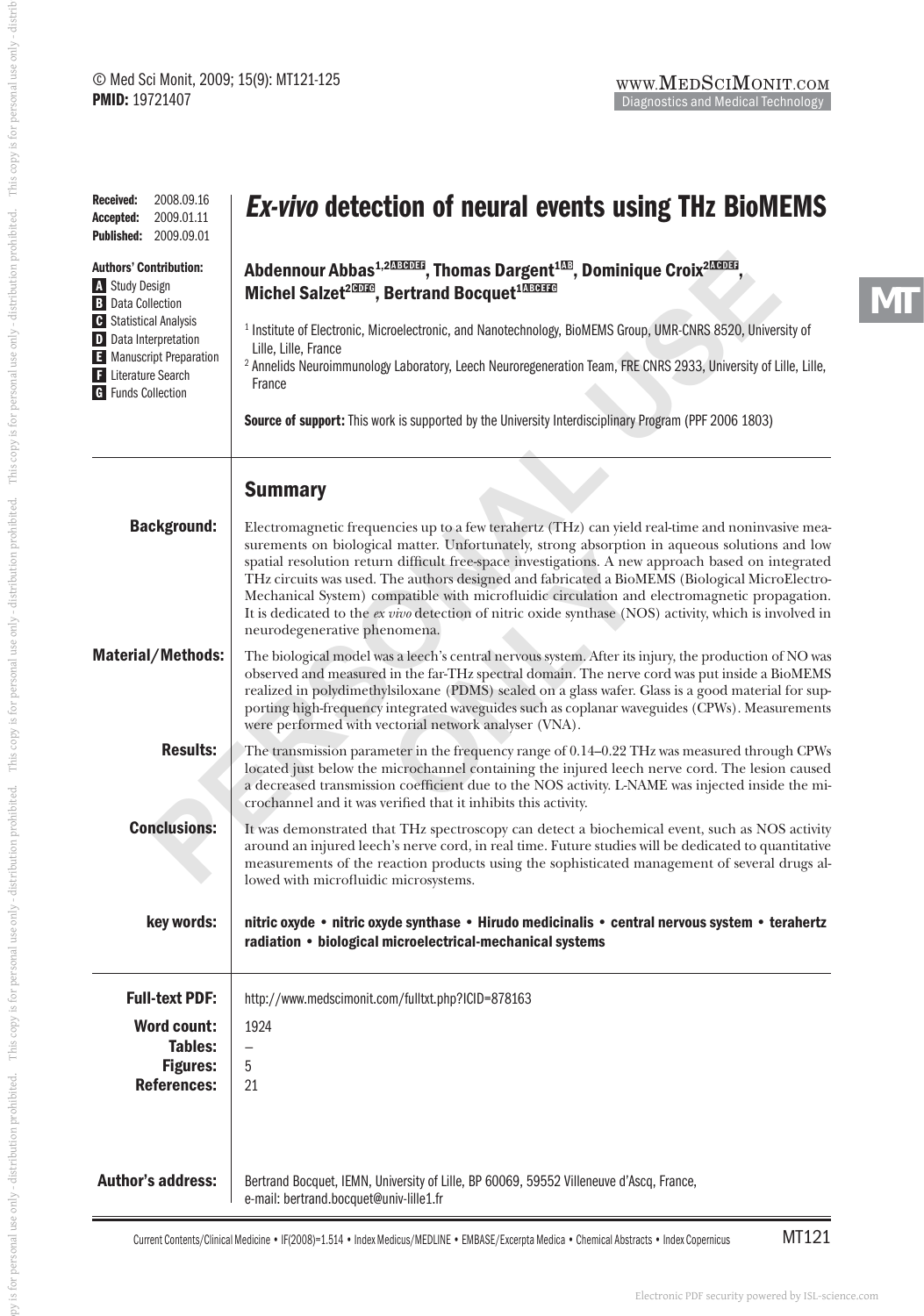# **BACKGROUND**

Today the emergence of microtechnology combined with microelectronic processes allows the creation of very sophisticated miniaturized objects for biological analysis. In these integrated circuits, called BioMEMS, we can mix electronic and microfluidic functions. The large majority of biosensors use the electrochemical principle or optical detection, but these techniques present some disadvantages, the principal one probably being the alteration of the biological activity by chemical reaction or by fluorescent tags bonded on molecules [1]. Microwaves up to the several ten gigahertz (GHz) and terahertz (THz) region between 0.1 to 10 THz could present a very interesting alternative in terms of free-label investigation [1,2] and more selective detection of radicals or biomolecules [3,4]. This spectrum could also provide additional information in molecular biology, for example the conformational states of proteins [5,6]. The results are expressed in terms of dielectric spectroscopy. Alternatively, an approach in the far-THz field is less attractive due to the poor spatial resolution of the wavelength. The use of planar waveguides inside integrated circuits makes possible these measurements.

Here, we wanted to detect nitric oxide synthase (NOS) activity in the leech nerve cord after injury. This study is of great interest due to the critical role of nitric oxide (NO), a gaseous molecule produced by NOS activity, in several biochemical networks, especially in the enhancement of nerve cord repair [7]. Today the detection of NOS activity is performed by histochemical staining, which requires fluorescent tags, whereas the monitoring of NO generation is generally realized by amperometric measurements [8]. However, these techniques remain difficult and depend strongly on the measurement conditions, such as the distance between the probe and the nerve cord, molecular diffusion phenomena, and the short half-life of NO in aqueous media  $(-6 s)$ . The idea here was to immobilize a nerve cord inside a THz microfluidic system (Figure 1A). We have validated this approach using a mixed technology, such as polymer on silicon, for the analysis of protein solutions [9] and living cells [10,11]. The present study is dedicated to investigations of neural tissues investigations.

## MATERIAL AND METHODS

## **Animal model**

Our biological model was the leech *Hirudo medicinalis*, which is a very interesting and largely studied invertebrate. A lesion or a cut of its nerve cord, which represents the central nervous system (CNS), causes biochemical events leading to complete neuron regeneration and restoration of biological function in approximately four weeks after damage [12]. Note that synapse regeneration in mammals is successful in the peripheral nervous system (PNS), but fails very quickly in the CNS [13]. After nerve cord injury, the rapid production of NO is one of the early events occurring at the lesion [14]. This production is catalyzed by an isoenzyme family called NO synthases (NOS, EC. 1.14.13.39), according to the reaction: L-arginine + 2 NADPH + 2  $O_2$  + 2 H<sup>+</sup>  $\rightarrow$  NO + L-citrulline + 2 NADP<sup>+</sup> + 2  $\text{H}_{2}\text{O}$  (NADPH: nicotinamide adenine dinucleotide phosphate). Moreover, treatment with the NOS inhibitor L*-NG*-nitroarginine methylester (L-NAME) blocks the repair mechanism, showing the important role of NOS

in the modulation of axon growth [7,15]. However, the application of exogenous NO with the NO donor Spermine NONOate (SPNO) increases the concentration and leads to a total blocking of regeneration. In mammals under pathological circumstances, the significant increase in NOS activity induces toxicity and/or neuron apoptosis [16]. The produced NO is involved in neurodegenerative phenomena, particularly Alzheimer's diseases and Parkinsonism [17]. An important question is how the precise regulation of NOS activity in the leech induces neuron regeneration and not cell death. Real-time monitoring of NOS activity is a major step towards understanding the role of NO in nerve repair and how man loses his capacity to regenerate his CNS during neurodegenerative disorders.

## **BioMEMS design**

out these techniques present some disacteananges. An important question for the precise ephalon of the bindom and the cent induces neuron segmentation of the disk and the precise ephalon of the bindom and modelles [1]. Mic Before designing our microsystem, the average dimensions of the connectives and ganglions of the leech *Hirudo medicinalis* were determined. The microchannel (width: 450 μm, depth: 1 mm, length: 4 cm, volume: <15 μl) is matched to the nerve cord dimensions to improve its immobilization and limit the medium's evaporation. The THz BioMEMS design uses a classical technology based on PDMS due to the large dimensions of the microchannel [18]. The PDMS is prepared by mixing the precursor Sylgard 184 (Dow Corning) with the cross-linking agent at a 10:1 weight ratio. We use a coplanar waveguide (CPW) which is well suited to this measurement [19]. It is placed under the probes of the vectorial network analyzer (VNA) (Figure 1B). This planar waveguide is composed of three conductors and designed on a glass substrate (Figure 2A). The latter has low losses in THz propagation and its transparency allows further use of contrast phase microscopy for the observation of the nerve cord under measurement. We optimized the propagation condition on a real microsystem composed of a tank filled with liquid water. Many geometric configurations in terms of the slot width to central conductor width ratio are possible to obtain the desired impedance of 50  $\Omega$ , which is recommended for connection to the VNA. Simulations were performed with full 3D software called Microwave Studio® from Computer Simulation Technology (CST) and based on a finite element method (FEM). The true sizes take into account the propagation of the fundamental non-dispersive mode and a small excursion of the electric field for reducing the radiated losses. An example of a simulated structure is shown on the Figure 2B. We obtained a good correlation between the computed and the measured values on water (Figure 3).

> The microsystem is realized on a 2-inch-square glass substrate. A thin binding of a 200-Å chromium (Cr) layer was sputtered onto the substrate before the deposition of a 0.5 μm gold (Au) layer. Then both the gold and chromium are etched to create the CPW lines. Two-step photolithography was adopted for the substrate processing. The PDMS channel was obtained by molding in a mechanically etched piece of Teflon®. To obtain a permanent bond of the device, both the glass substrate and the PDMS channel were exposed separately to plasma oxidation before joining them together.

## **Spectral measurements**

The nerve chains were extracted from adult leeches weighing from 2 to 3 mg and maintained in Ringer's solution (pH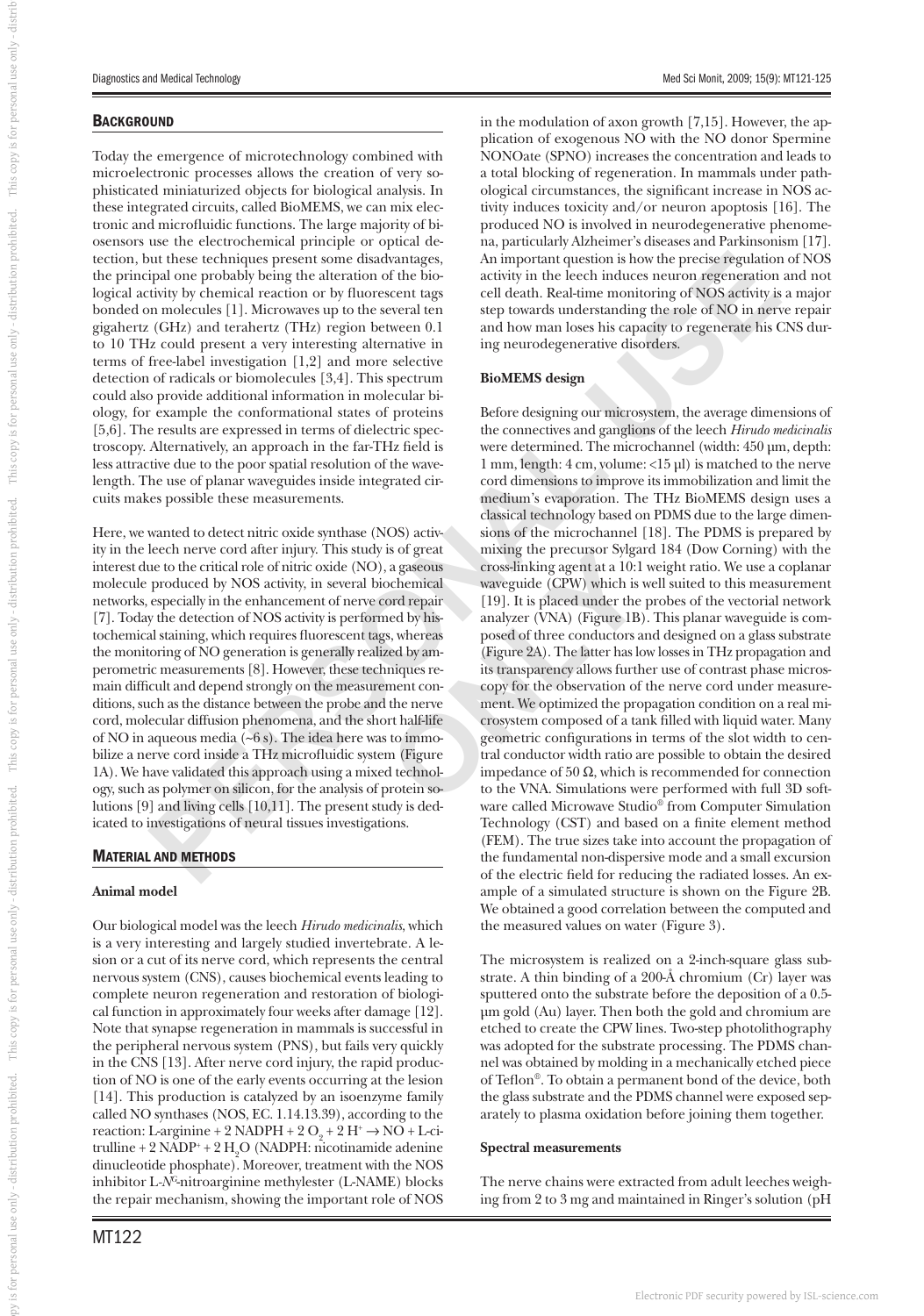

**Figure 1.** ( **A**) Top view of immobilized nerve cord in the microchannel probed orthogonally by the VNA. ( **B**) Photo of the BioMEMS (rectangular transparent structure) positioned between two VNA probes (in blue).



**Figure 2.** Simulated structure. ( **A**) Cross section of the CPW:  $w_g$ =300 μm, w=48 μm, s=10 μm, h=0.5 μm, ε<sub>0</sub>=1, and ε<sub>1</sub>=4.82 with tan δ<sub>1</sub>=0.0054; ε<sub>2</sub> is defined by the 2<sup>nd</sup> order Debye model ( $\epsilon_{\text{static}}$ =77.97,  $\epsilon_{\text{in}}$ =4.59, relaxation time =8.32 ps). ( **B**) 3D view of the cross-section of the microsystem with two walls of 3 mm PDMS, m (microchannel width)  $=$ 450 μm, L (CPW length) = 11 mm, ε<sub>3</sub> = 2.68 with tan  $\delta$ <sub>3</sub> **B**<br>imulate<br> $v_g$ =300<br> $\frac{1}{1}$ =4.82<br>ablebye m<br>s). (**B**) 3<br>=450 µm<br> $v_g$ =0.11.

7.4) for their survival. They were manually placed and immobilized inside the open microchannel after PDMS-glass bonding. Dissection and lesions performed during the ex-Patscheff scissors. L-NAME hydrochloride was purchased from Cayman Chemical. Solutions with different concentrations were prepared by dissolving L-NAME powder in Ringer's solution and injections were performed using a 33-gauge Hamilton syringe (internal diameter: 0.21 mm) obtained from Hamilton Bio. The transmission measurements were carried out at room temperature under aerobic conditions. The VNA is an Anritsu 37147C associated with mixers of reference V05VNA2-T/R from OML (Oleson Microwave Laboratories) working in a bandwidth of 0.14-0.22 THz. We use line-reflect-match (LRM) calibration with a calibration kit (reference 101–190B of Cascade Microtech). The analyzer is gauged in the plane of the measurement probes. Here we exploited only the transmission modulus relative to the wave absorption.

### RESULTS

To study the transmission spectral characteristics of the CPW, we initially carried out tests separately on well-known deionized water and on Ringer's solution (115 mM NaCl, 4 mM  $\rm{KCl}_{2}$ , and  $\rm{1.8\;mM~CaCl}_{2}$ ), buffered at pH 7.4 with  $\rm{10\;mM}$ 



**MT**



**Example throughly the NRA (RB) Photo of the microdiannel to the microdiannel to the controlline state of the line of the BinAlMAS<br>
Protocol and the state of the BinAlMAS<br>
Protocol and the state of the BinAlMAS<br>
Protocol Figure 2.** Simulated structure. (**A**) Cross section of the CPW:<br>
Tris maleate (Figure 3A). As can<br>  $w_9 = 300 \text{ µm}$ ,  $w = 48 \text{ µm}$ ,  $s = 10 \text{ µm}$ ,  $h = 0.5 \text{ µm}$ ,  $\epsilon_0 = 1$ , and<br>  $\epsilon_1 = 4.52$  with tan  $\delta_1 = 0.0054$ ;  $\epsilon$ Tris maleate (Figure 3A). As can be seen from the computed values obtained for pure water, the transmission coefficient decreases with increasing frequency, but remains valuable for a good measurement. The very small volume matches our measurements well despite the high water absorption. Note that we can observe some small rebound phenomena due to the standing waves minimized by the impedance optimization. The same figure shows a very small difference between the spectral responses of water and Ringer's solution, which can be explained by the fact that moderate ionic concentrations have negligible effects on transmission spectra [20]. The measured values were stables and reproducible and the measurement errors are estimated at ±0.1 dB. This result shows that Ringer's solution can be a useful survey medium for *in vivo*/*ex vivo* studies by THz spectroscopy. Therefore, when the nerve cord was immobilized inside the microchannel containing Ringer's solution, we observed an improvement in the transmission coefficient (Figure 3A,B). This is mainly due to the displacement of water by nerve tissues.

> The second step was the calibration with L-NAME in the millimolar concentration range. Figure 4 shows that Beer's law is validated for the millimolar concentration in the frequency range of 0.14–0.20 GHz. We can clearly see a linear change in THz transmission with the concentration of L-NAME. The increase in transmission in this case can be explained by the increasing number of bound water molecules (hydration shell) that present low mobility and consequently lower dielectric constant than free water [21].

#### **DISCUSSION**

In these experiments, the detection limit of the BioMEMS reached down to 0.01 g/ml. This limit, obtained by varying L-NAME concentrations, concerns only hydrated biomolecules that increase transmission and not the NOS activity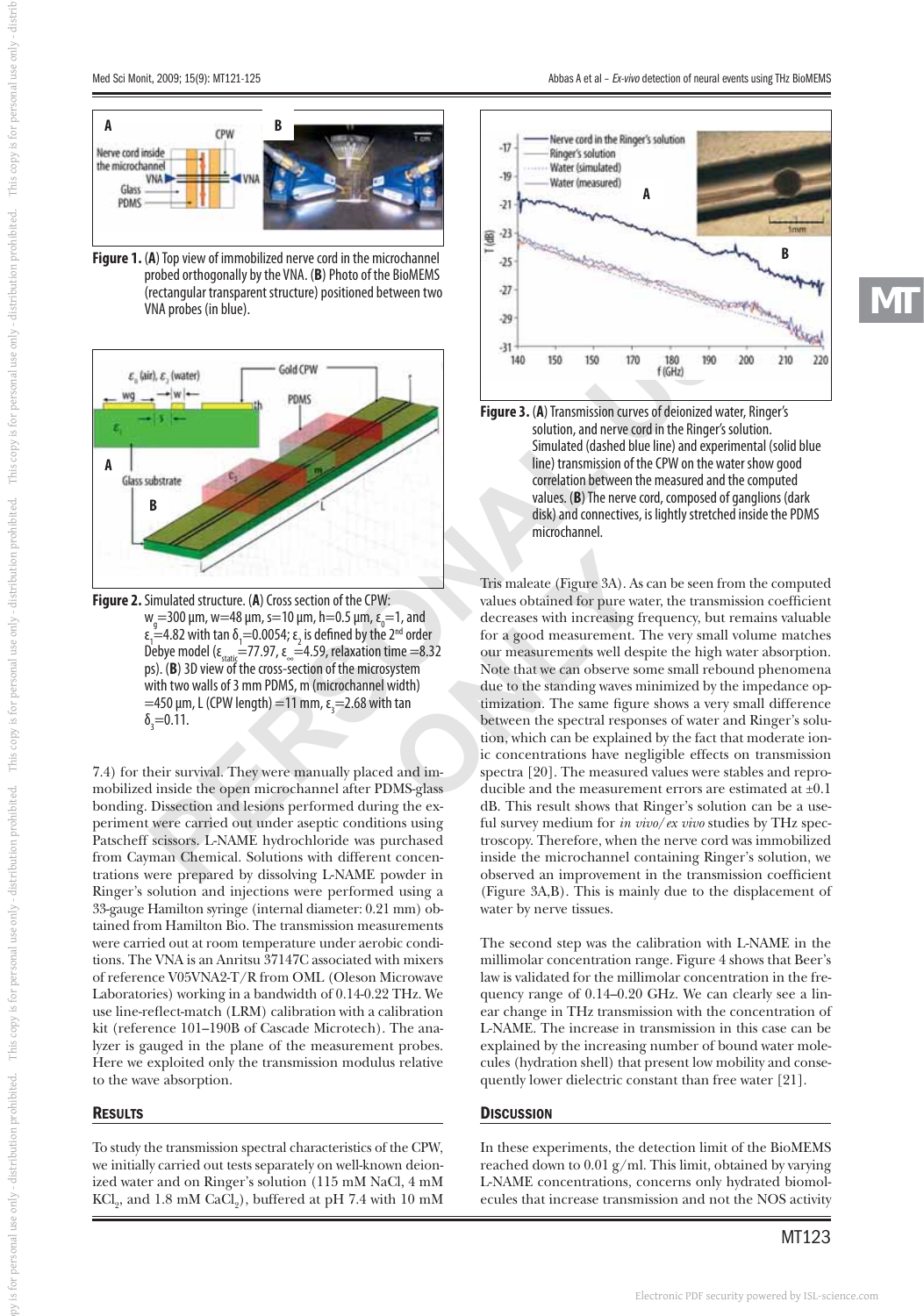This copy is for personal use only - distril

This copy is for personal use only - distribution prohibited.

This copy is for personal use only - distribution prohibited.

This copy is for personal use only - distribution prohibited.

- distribution prohibited.

by is for personal use only

py is for personal use only - distributiond problibited. This copy is for personal use only - distribution prodibited. This copy is for personal use only - distribution problibited. This copy is for personal use only - dis



**Figure 4.** (a) Transmission curves obtained at various concentrations of solvated L-NAME in Ringer's solution. (b) Semideveloped chemical formula of L-NAME. (c) Linear change in THZ transmission with the concentration of L-NAME. ΔT is obtained by the average values of the subtraction of the waveguide transmission in the presence of Ringer's solution (ΔT=T $_{total}$ –T<sub>Ringer</sub>) for each frequency in the range 0.14–0.20 THz.

**PERSONAL USE A CONSULTER CONSULTER CONSULTER CONSULTER CONSULTER CONSULTER CONSULTER CONSULTER CONSULTER CONSULTER CONSULTER CONSULTER CONSULTER CONSULTER CONSULTER CONSULTER CONSULTER CONSULTER CONSULTER CONSULTER CONSUL** products (probably NO) that increase absorption, as we can see below. The last step of these experiments was a preliminary comparative study of the leech nerve cord before and after injury. The aim was to block NOS activity after injury and observe the change in THz transmission features. First the filled with Ringer's solution without any treatment (Figure 5). As can be seen, the lesion caused a decreased transmission coefficient from approximately  $0.8\pm0.1$  dB compared with the intact cord. Curves 5(b) and (c) show, respectively, that after injury, NOS activity immediately reached a peak of intensity and then decreased over time, never returning to the pre-injury level. Secondly, nerve cords were exposed to 1 mM L-NAME for 40 min before injury. L-NAME is the antagonist of L-arginine amino acid. Thus it inhibits the NO synthase enzyme and then blocks NO and L-citruline production. Here, L-NAME was used as a reference sample, and no statistically significant differences in the transmission of the intact nerve cord and the injured nerve cord were observed after L-NAME treatment. Similar results obtained by the amperometric method are described in the literature [14]. Note that the L-NAME concentration of 1 mM had no effect on the transmission features according to the limited sensitivity of the present BioMEMS. The transmission change described above is likely due to the highest absorbance of THz radiation by the released products.

### **CONCLUSIONS**

Studies of the interaction between THz radiation and reactive molecules in liquid phase would lead to a better understanding of the biological activity. This study demonstrates that the combination of THz and microfluidic circuits inside a BioMEMS allows us to perform *ex vivo* measurements. The main interest is the integration on a micrometric scale to obtain fine spatial resolution and selective detection. The second advantage is the very small volume, which leads to a huge increase in the local concentration of the reaction products. We specifically designed a microsystem for *ex vivo* analysis of leech nerve cords and the preliminary results show two main considerations: Firstly, our measurements





show clearly that it is possible to use THz spectroscopy for the detection of biochemical reaction in aqueous solution. Secondly, we characterized the NOS activity around a leech nerve cord. Future experimental tests will be dedicated to the investigation of analytical parameters (sensitivity, detection limits) and the time monitoring of NOS activity. We will obtain quantitative measurements of the reaction products by using the sophisticated management of several drugs allowed with microfluidic microsystems. These studies will improve our knowledge of the NO production process, and then of nerve repair mechanisms.

#### REFERENCES:

- 1. Facer GR, Notterman DA, Sohn LL: Dielectric spectroscopy for bioanalysis: From 40 Hz to 26.5 GHz in a microfabricated wave guide. Appl Phys Lett, 2001; 78: 996–98
- 2. Hefti J, Pan A, Kumar A: Sensitive detection method of dielectric dispersions in aqueous-based, surface-bound macromolecular structures using microwave spectroscopy. Appl Phys Lett, 1999; 75: 1802–4
- 3. Smye SW, Chamberlain JM, Fitzgerald A, Berry E: The interaction between TeraHertz radiation and biological tissue. Phys Med Biol, 2001; 46: 101–12
- 4. Siegel PH: Terahertz technology in biology and medicine. IEEE-TMTT, 2004; 52: 2438–47
- 5. Globus T, Khromova T, Lobo R et al: THz characterization of lysozyme at different conformations. Proc of SPIE, 2005; 5790: 54–65
- 6. Markelz AG, Whitmire S, Hillebrecht J, Birge R: THz time domain spectroscopy of biomolecular conformational modes. Phys Med Biol, 2002; 47: 3797–805
- 7. Chen AS Kumar M, Sahley CL, Muller KJ: Nitric Oxide Influences Injury-Induced Microglial Migration and Accumulation in the Leech CNS. J Neurosci, 2000; 20: 1036–43
- 8. Amatore C: Monitoring in Real Time with a Microelectrode the Release of Reactive Oxygen and NitrogenSpecies by a Single Macrophage Stimulated by its Membrane Mechanical Depolarization. ChemBioChem, 2006; 7: 653–61